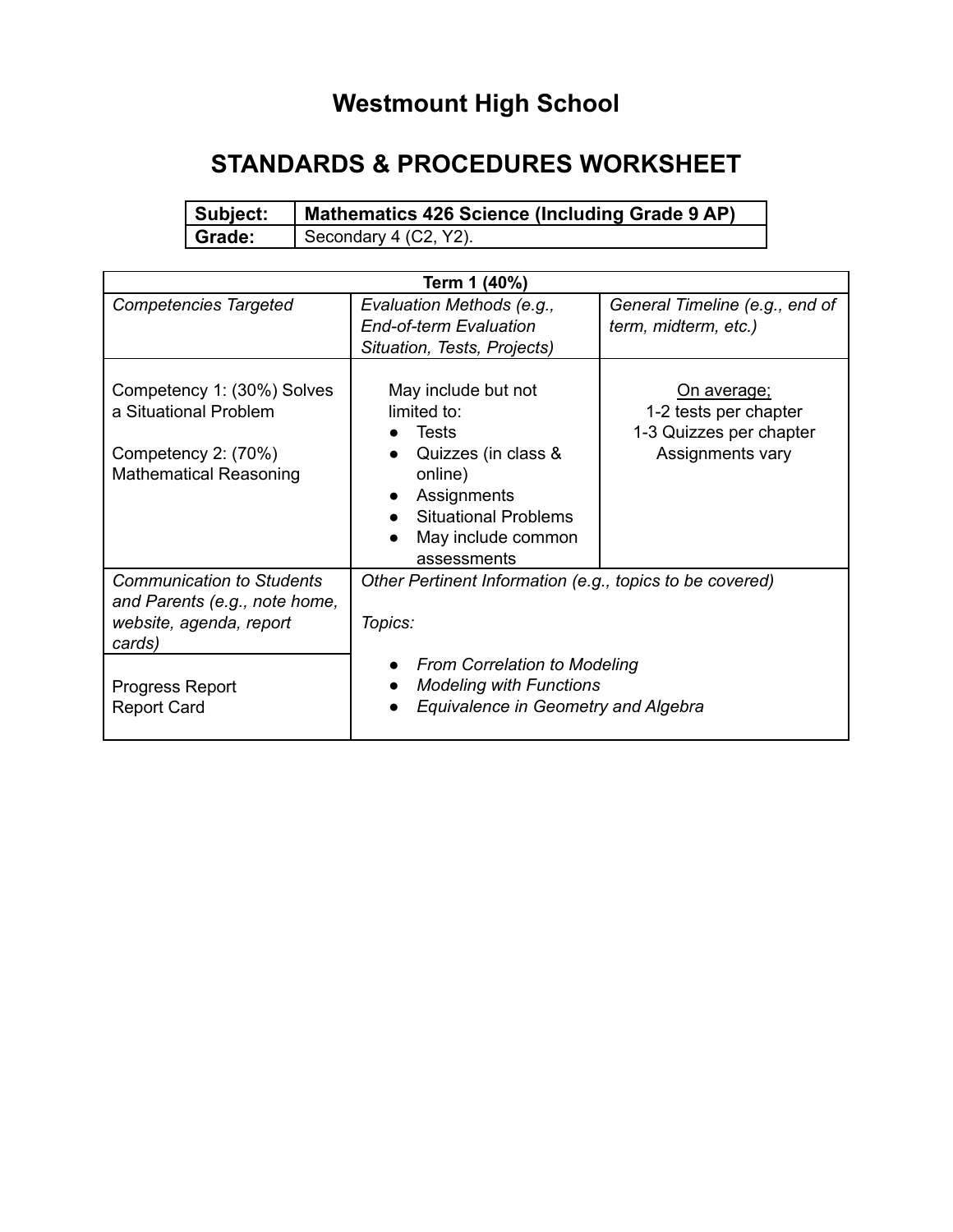| Term 2 (60%)                                                                                                                                                                                       |                                                                                                                                    |         |                                                                                                                                                                                                        |  |  |  |
|----------------------------------------------------------------------------------------------------------------------------------------------------------------------------------------------------|------------------------------------------------------------------------------------------------------------------------------------|---------|--------------------------------------------------------------------------------------------------------------------------------------------------------------------------------------------------------|--|--|--|
| <b>Competencies Targeted</b>                                                                                                                                                                       | Evaluation Methods (e.g.,<br><b>End-of-term Evaluation</b><br>Situation, Tests, Projects)                                          |         | General Timeline (e.g., end of<br>term, midterm, etc.)                                                                                                                                                 |  |  |  |
| Competency 1: (30%) Solves<br>a Situational Problem<br>Competency2: (70%)<br><b>Mathematical Reasoning</b>                                                                                         | May include but not<br>limited to:<br><b>Tests</b><br>Quizzes (in class &<br>online)<br>Assignments<br><b>Situational Problems</b> |         | <u>On average:</u><br>1-2 tests per chapter<br>1-3 Quizzes per chapter<br>Assignments vary                                                                                                             |  |  |  |
| <b>Communication to Students</b><br><b>End of Year Evaluation</b><br>and Parents (e.g., note home,<br>(e.g., complementary<br>website, agenda, report<br>exam, uniform exam,<br>$etc.$ )<br>cards) |                                                                                                                                    |         | Other Pertinent Information (e.g.,<br>topics to be covered)                                                                                                                                            |  |  |  |
| <b>Report Card</b>                                                                                                                                                                                 | <b>EMSB Exam-C1</b><br><b>Situational Problem</b><br>MELS Uniform Exam -<br>C <sub>2</sub> Reasoning                               | Topics: | <b>Quadratic Functions and</b><br><b>Trajectories</b><br>Inequalities with second<br>degree function<br><b>Analytical Geometry &amp;</b><br><b>System of Equations</b><br><b>Trigonometry Geometry</b> |  |  |  |